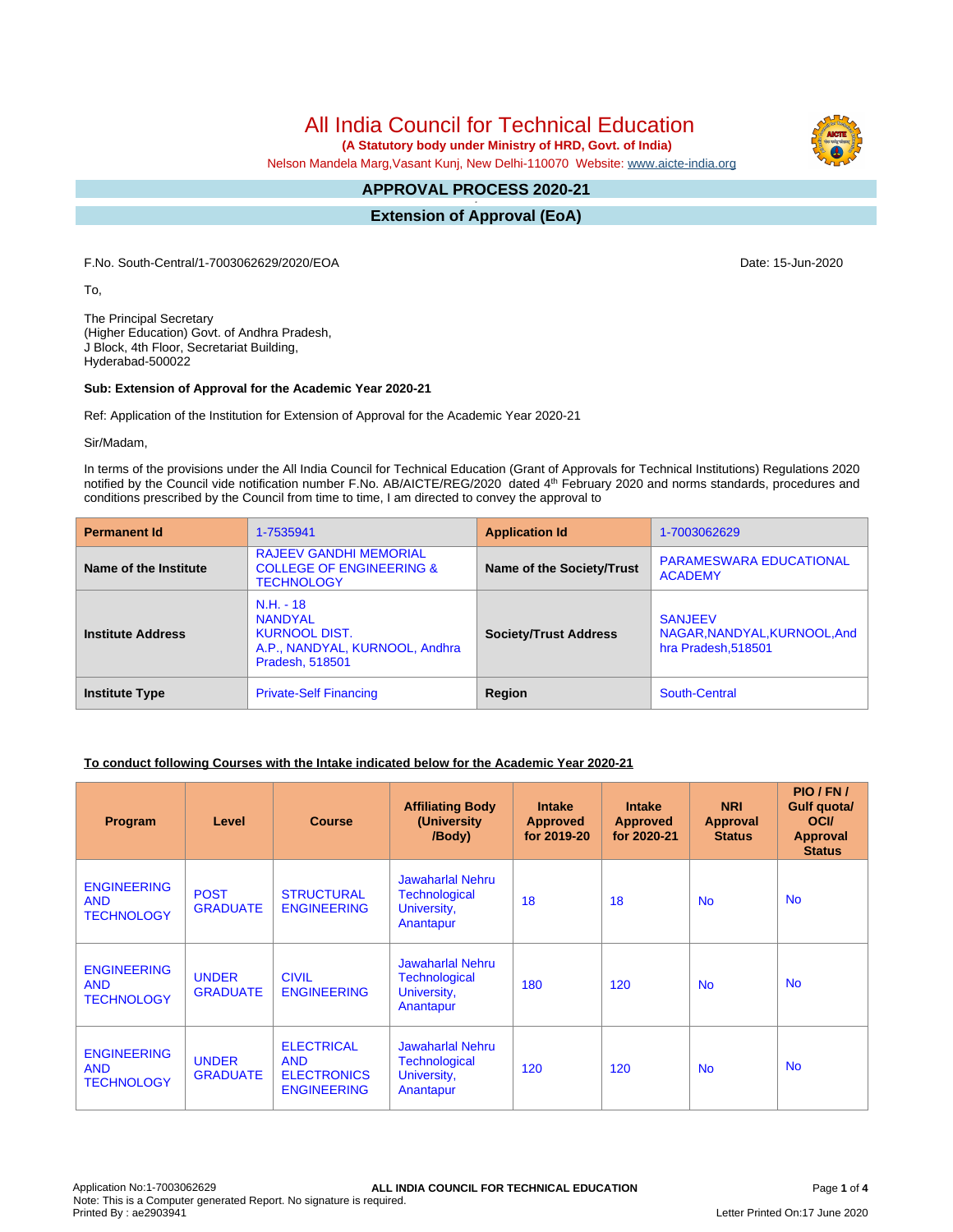| <b>ENGINEERING</b><br><b>AND</b><br><b>TECHNOLOGY</b> | <b>UNDER</b><br><b>GRADUATE</b> | <b>MECHANICAL</b><br><b>ENGINEERING</b>                                                              | <b>Jawaharlal Nehru</b><br><b>Technological</b><br>University,<br>Anantapur | 180         | 120      | <b>No</b> | <b>No</b> |
|-------------------------------------------------------|---------------------------------|------------------------------------------------------------------------------------------------------|-----------------------------------------------------------------------------|-------------|----------|-----------|-----------|
| <b>ENGINEERING</b><br><b>AND</b><br><b>TECHNOLOGY</b> | <b>UNDER</b><br><b>GRADUATE</b> | <b>ELECTRONICS</b><br>&<br><b>COMMUNICATIO</b><br><b>N ENGG</b>                                      | <b>Jawaharlal Nehru</b><br>Technological<br>University,<br>Anantapur        | 240         | 240      | <b>No</b> | <b>No</b> |
| <b>ENGINEERING</b><br><b>AND</b><br><b>TECHNOLOGY</b> | <b>UNDER</b><br><b>GRADUATE</b> | <b>COMPUTER</b><br><b>SCIENCE AND</b><br><b>ENGINEERING</b>                                          | <b>Jawaharlal Nehru</b><br>Technological<br>University,<br>Anantapur        | 180         | 180      | <b>No</b> | <b>No</b> |
| <b>ENGINEERING</b><br><b>AND</b><br><b>TECHNOLOGY</b> | <b>POST</b><br><b>GRADUATE</b>  | <b>POWER</b><br><b>ELECTRONICS</b>                                                                   | <b>Jawaharlal Nehru</b><br>Technological<br>University,<br>Anantapur        | 18          | 18       | <b>No</b> | <b>No</b> |
| <b>ENGINEERING</b><br><b>AND</b><br><b>TECHNOLOGY</b> | <b>POST</b><br><b>GRADUATE</b>  | <b>MACHINE</b><br><b>DESIGN</b>                                                                      | <b>Jawaharlal Nehru</b><br>Technological<br>University,<br>Anantapur        | 9           | 9        | <b>No</b> | <b>No</b> |
| <b>ENGINEERING</b><br><b>AND</b><br><b>TECHNOLOGY</b> | <b>POST</b><br><b>GRADUATE</b>  | <b>EMBEDDED</b><br><b>SYSTEMS</b>                                                                    | <b>Jawaharlal Nehru</b><br>Technological<br>University,<br>Anantapur        | 18          | 18       | <b>No</b> | <b>No</b> |
| <b>ENGINEERING</b><br><b>AND</b><br><b>TECHNOLOGY</b> | <b>POST</b><br><b>GRADUATE</b>  | <b>COMPUTER</b><br><b>SCIENCE</b>                                                                    | <b>Jawaharlal Nehru</b><br><b>Technological</b><br>University,<br>Anantapur | 18          | 18       | <b>No</b> | <b>No</b> |
| <b>MANAGEMENT</b>                                     | <b>POST</b><br><b>GRADUATE</b>  | <b>MBA</b>                                                                                           | <b>Jawaharlal Nehru</b><br>Technological<br>University,<br>Anantapur        | 60          | 60       | <b>No</b> | <b>No</b> |
| <b>MCA</b>                                            | <b>POST</b><br><b>GRADUATE</b>  | <b>MASTERS IN</b><br><b>COMPUTER</b><br><b>APPLICATIONS</b>                                          | <b>Jawaharlal Nehru</b><br><b>Technological</b><br>University,<br>Anantapur | 60          | 60       | <b>No</b> | <b>No</b> |
| <b>ENGINEERING</b><br><b>AND</b><br><b>TECHNOLOGY</b> | <b>UNDER</b><br><b>GRADUATE</b> | <b>COMPUTER</b><br><b>SCIENCE AND</b><br><b>ENGINEERING</b><br>(DATA<br><b>SCIENCE)</b>              | <b>Jawaharlal Nehru</b><br><b>Technological</b><br>University,<br>Anantapur | $\mathbf 0$ | 60##\$\$ | <b>No</b> | <b>No</b> |
| <b>ENGINEERING</b><br><b>AND</b><br><b>TECHNOLOGY</b> | <b>UNDER</b><br><b>GRADUATE</b> | <b>COMPUTER</b><br><b>SCIENCE AND</b><br><b>ENGINEERING</b><br><b>AND BUSINESS</b><br><b>SYSTEMS</b> | <b>Jawaharlal Nehru</b><br><b>Technological</b><br>University,<br>Anantapur | $\mathbf 0$ | 60##\$\$ | <b>No</b> | <b>No</b> |

## Approved New Course(s)

\$\$ Course(s) should be offered in Emerging Area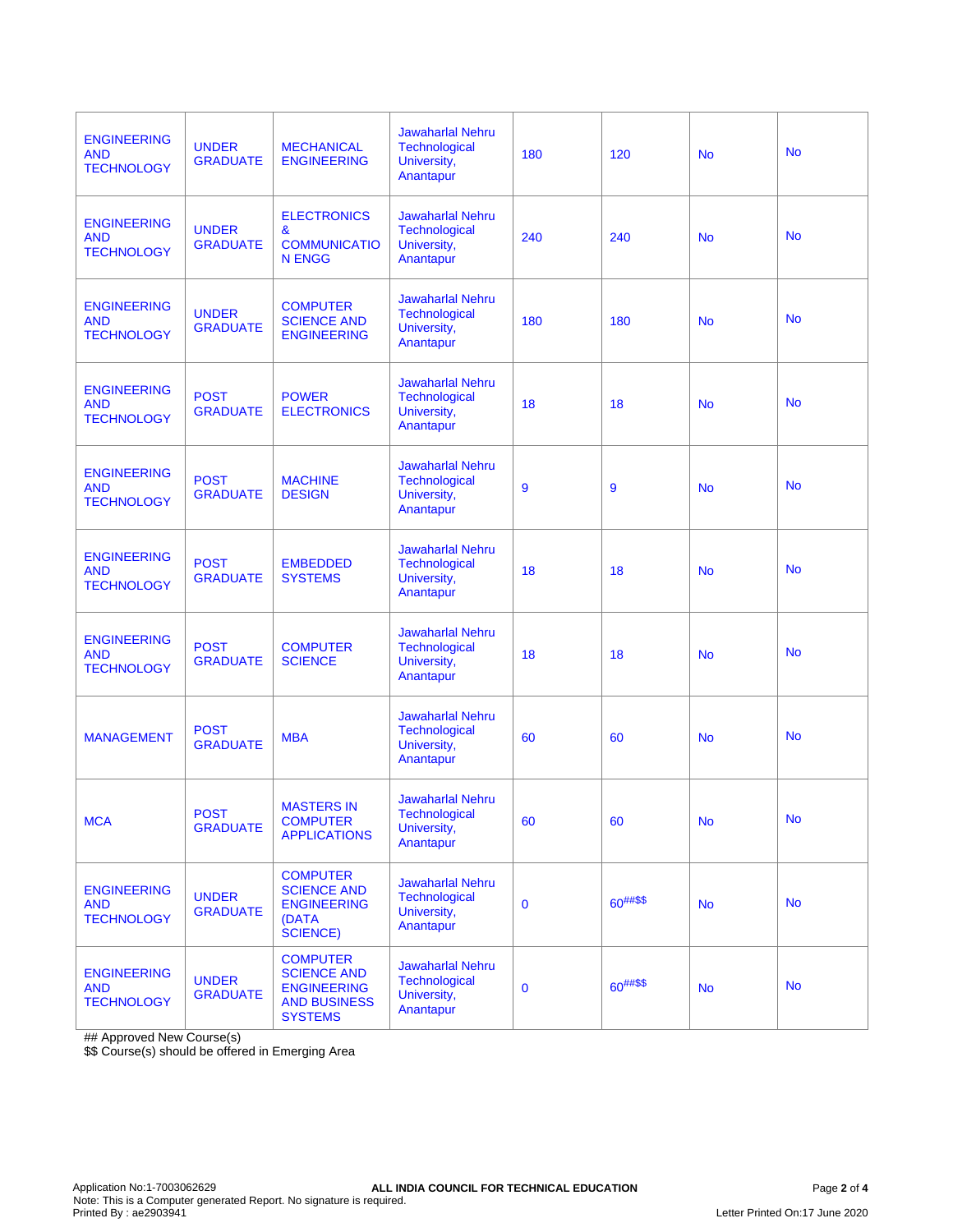### **It is mandatory to comply with all the essential requirements as given in APH 2020-21 (Appendix 6)**

## **Important Instructions**

- 1. The State Government/ UT/ Directorate of Technical Education/ Directorate of Medical Education shall ensure that 10% of reservation for Economically Weaker Section (EWS) as per the reservation policy for admission, operational from the Academic year 2020-21 is implemented without affecting the reservation percentages of SC/ ST/ OBC/ General. However, this would not be applicable in the case of Minority Institutions referred to the Clause (1) of Article 30 of Constitution of India. Such Institution shall be permitted to increase in annual permitted strength over a maximum period of two years beginning with the Academic Year 2020-21
- 2. The Institution offering courses earlier in the Regular Shift, First Shift, Second Shift/Part Time now amalgamated as total intake shall have to fulfil all facilities such as Infrastructure, Faculty and other requirements as per the norms specified in the Approval Process Handbook 2020-21 for the Total Approved Intake. Further, the Institutions Deemed to be Universities/ Institutions having Accreditation/ Autonomy status shall have to maintain the Faculty: Student ratio as specified in the Approval Process Handbook. All such Institutions/ Universities shall have to create the necessary Faculty, Infrastructure and other facilities WITHIN 2 YEARS to fulfil the norms based on the Affidavit submitted to AICTE.
- 3. In case of any differences in content in this Computer generated Extension of Approval Letter, the content/information as approved by the Executive Council / General Council as available on the record of AICTE shall be final and binding.
- 4. Strict compliance of Anti-Ragging Regulation: Approval is subject to strict compliance of provisions made in AICTE Regulation notified vide F. No. 373/Legal/AICTE/2009 dated July 1, 2009 for Prevention and Prohibition of Ragging in Technical Institutions. In case Institution fails to take adequate steps to Prevent Ragging or fails to act in accordance with AICTE Regulation or fails to punish perpetrators or incidents of Ragging, it will be liable to take any action as defined under clause 9(4) of the said Regulation.

**Prof.Rajive Kumar Member Secretary, AICTE**

Copy to:

- **1. The Director Of Technical Education\*\*, Andhra Pradesh**
- **2**. **The Registrar\*\*,**

Jawaharlal Nehru Technological University, Anantapur

**3. The Principal / Director,**

RAJEEV GANDHI MEMORIAL COLLEGE OF ENGINEERING & TECHNOLOGY N.H. - 18 Nandyal Kurnool Dist. A.P., Nandyal,Kurnool, Andhra Pradesh,518501

**4. The Secretary / Chairman,** SANJEEV NAGAR NANDYAL,KURNOOL Andhra Pradesh,518501

#### **5. The Regional Officer,** All India Council for Technical Education First Floor, old BICARD Building Jawaharlal Nehru Technological University Masab Tank, Hyderabad-500076

**6. Guard File(AICTE)**